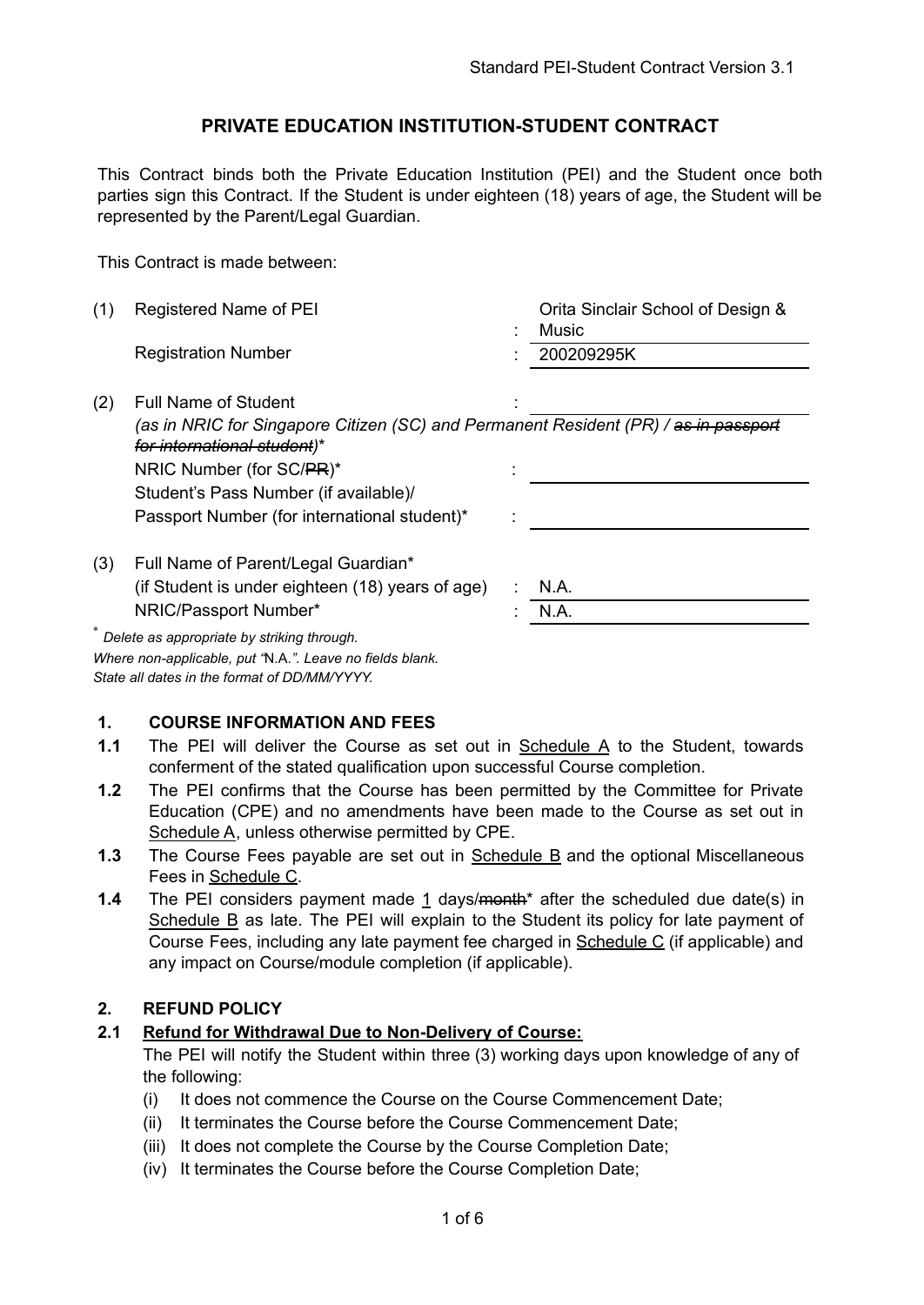- (v) It has not ensured that the Student meets the course entry or matriculation requirement as set by the organisation stated in Schedule A within any stipulated timeline set by CPE; or
- (vi) The Student's Pass application is rejected by Immigration and Checkpoints Authority (ICA).

The Student should be informed in writing of alternative study arrangements (if any), and also be entitled to a refund of the entire Course Fees and Miscellaneous Fees already paid should the Student decide to withdraw, within seven (7) working days of the above notice.

#### **2.2 Refund for Withdrawal Due to Other Reasons:**

If the Student withdraws from the Course for any reason other than those stated in Clause 2.1, the PEI will, within seven (7) working days of receiving the Student's written notice of withdrawal, refund to the Student an amount based on the table in Schedule D.

### **2.3 Refund During Cooling-Off Period:**

The PEI will provide the Student with a cooling-off period of seven (7) working days after the date that the Contract has been signed by both parties.

The Student will be refunded the highest percentage (stated in Schedule D) of the fees already paid if the Student submits a written notice of withdrawal to the PEI within the cooling-off period, regardless of whether the Student has started the course or not.

### **3. ADDITIONAL INFORMATION**

- **3.1** The laws of Singapore will apply to how this Contract will be read and to the rights the parties have under this Contract.
- **3.2** If any part of this Contract is not valid for any reason under the law of Singapore, this will not affect any other part of this Contract.
- **3.3** If the Student and the PEI cannot settle a dispute using the way arranged by the PEI, the Student and the PEI may refer the dispute to the CPE Mediation-Arbitration Scheme (www.cpe.gov.sg).
- **3.4** All information given by the Student to the PEI will not be given by the PEI to anyone else, unless the Student signs in writing that he agrees or unless the PEI is allowed to give the information by law.
- **3.5** If there is any other agreement between the PEI and the Student that is different from the terms in this Contract, then the terms in this Contract will apply.
- **3.6** If the Student or the PEI does not exercise or delay exercising any right granted by this Contract, the Student and the PEI will still be able to exercise the same type of right under this Contract during the rest of the time the Contract continues.
- **3.7** If this Contract is also signed or translated in any language other than English and there is a difference from the English language copy of this Contract, the English language copy will apply.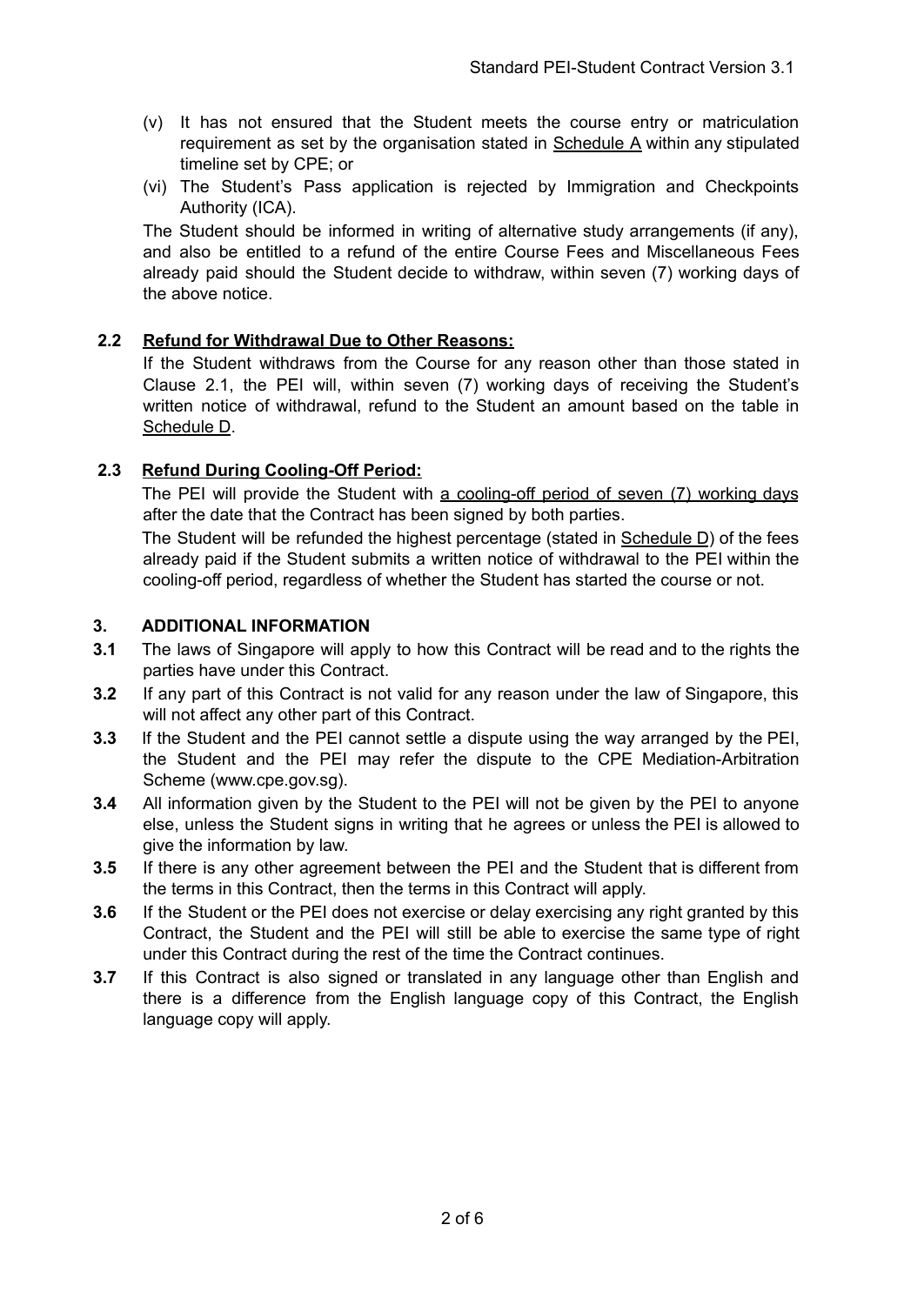# **SCHEDULE A COURSE DETAILS**

*Note: The information provided below should be the same as that submitted to the CPE.*

| <b>Course Title</b><br>1)                                                                                                       |                                         |
|---------------------------------------------------------------------------------------------------------------------------------|-----------------------------------------|
| Course Duration (in months)<br>2)                                                                                               |                                         |
| Full-time or Part-time Course<br>3)                                                                                             |                                         |
| <b>Course Commencement Date</b><br>4)                                                                                           |                                         |
| <b>Course Completion Date</b><br>5)                                                                                             |                                         |
| Date of Commencement of<br>6)<br>Studies if later than Course<br><b>Commencement Date</b><br>Note: "N.A." if both dates are the | N.A.                                    |
| same                                                                                                                            |                                         |
| Qualification<br>7)<br>(Name of award to be conferred<br>on the Student upon successful<br>Course completion)                   |                                         |
| Organisation which develops the<br>8)<br>Course                                                                                 | Orita Sinclair School of Design & Music |
| Organisation which awards/<br>9)<br>confers the qualification                                                                   | Orita Sinclair School of Design & Music |
| 10) Course entry requirement(s)                                                                                                 |                                         |
| 11) Course schedule with modules<br>and/or subjects                                                                             |                                         |
| 12) Scheduled holidays (public and<br>school) and/or semester/term<br>break for course                                          |                                         |
| 13) Examination and/or other<br>assessment period                                                                               |                                         |
| 14) Expected examination results<br>release date                                                                                |                                         |
| 15) Expected award conferment date                                                                                              |                                         |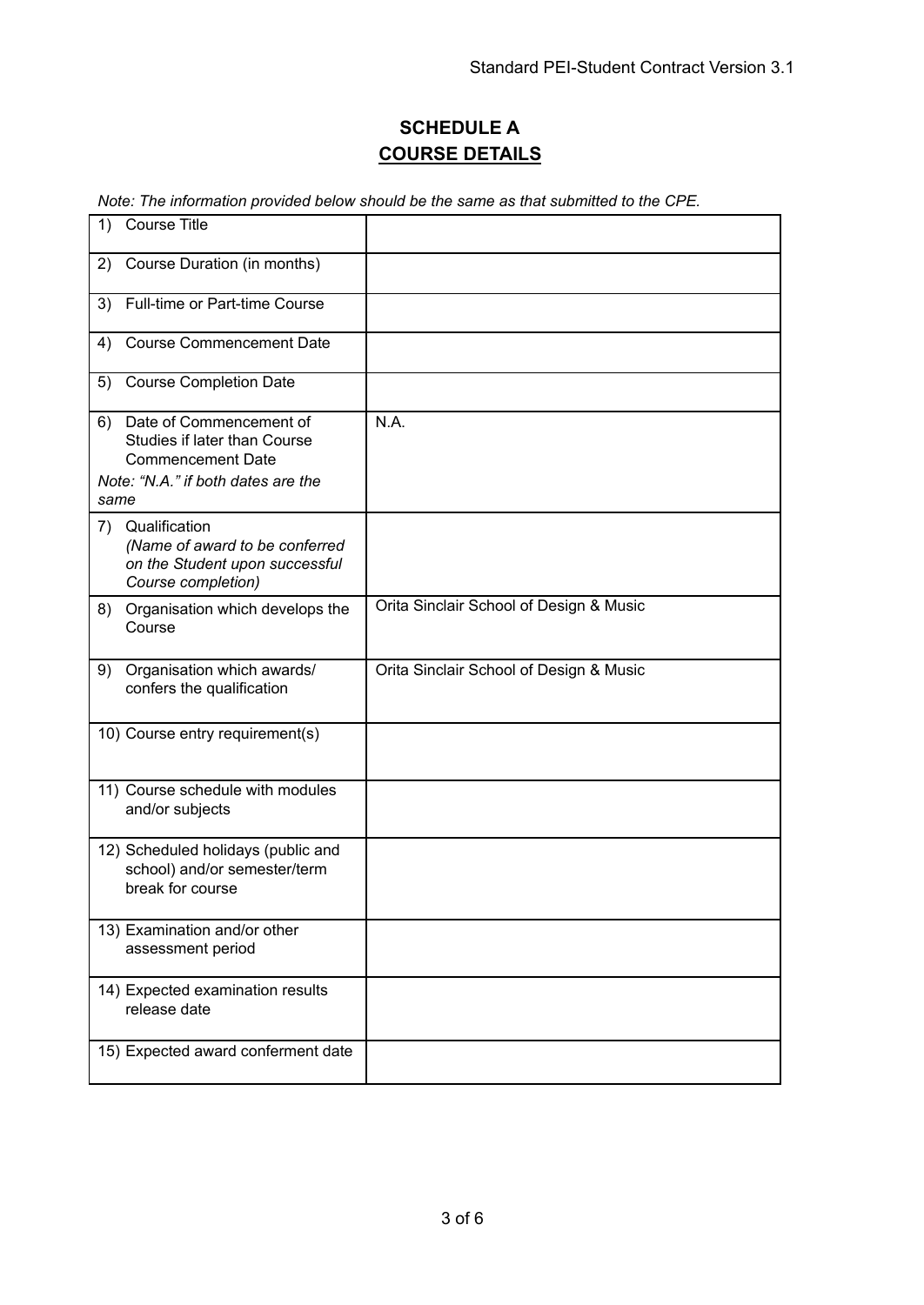### **SCHEDULE B COURSE FEES**

| <b>Fees Breakdown</b>                      | <b>Total Payable</b><br>(with GST, if any)<br>(S\$) |
|--------------------------------------------|-----------------------------------------------------|
| <b>Course Fee</b>                          |                                                     |
| <b>Administration Fee</b>                  |                                                     |
| <b>Total Course Fees Payable with GST:</b> |                                                     |
| No of Instalments:                         |                                                     |

### **INSTALMENT SCHEDULE**

| Instalment <sup>1</sup> Schedule  | Amount (with GST, if any)<br>S\$` | Date Due <sup>2</sup> |
|-----------------------------------|-----------------------------------|-----------------------|
|                                   |                                   |                       |
| <b>Total Course Fees Payable:</b> |                                   |                       |

1. Each instalment amount shall not exceed the following:

● 12 months' worth of fees for EduTrust certified PEIs\*; or

● 6 months' worth of fees for non-EduTrust-certified PEIs with Industry-Wide Course Fee Insurance Scheme (IWC)\*; or

● 2 months' worth of fees for non-EduTrust-certified PEIs without IWC\*.

\* *Delete as appropriate by striking through.*

2. Each instalment after the first shall be collected within one week before the next payment scheduled.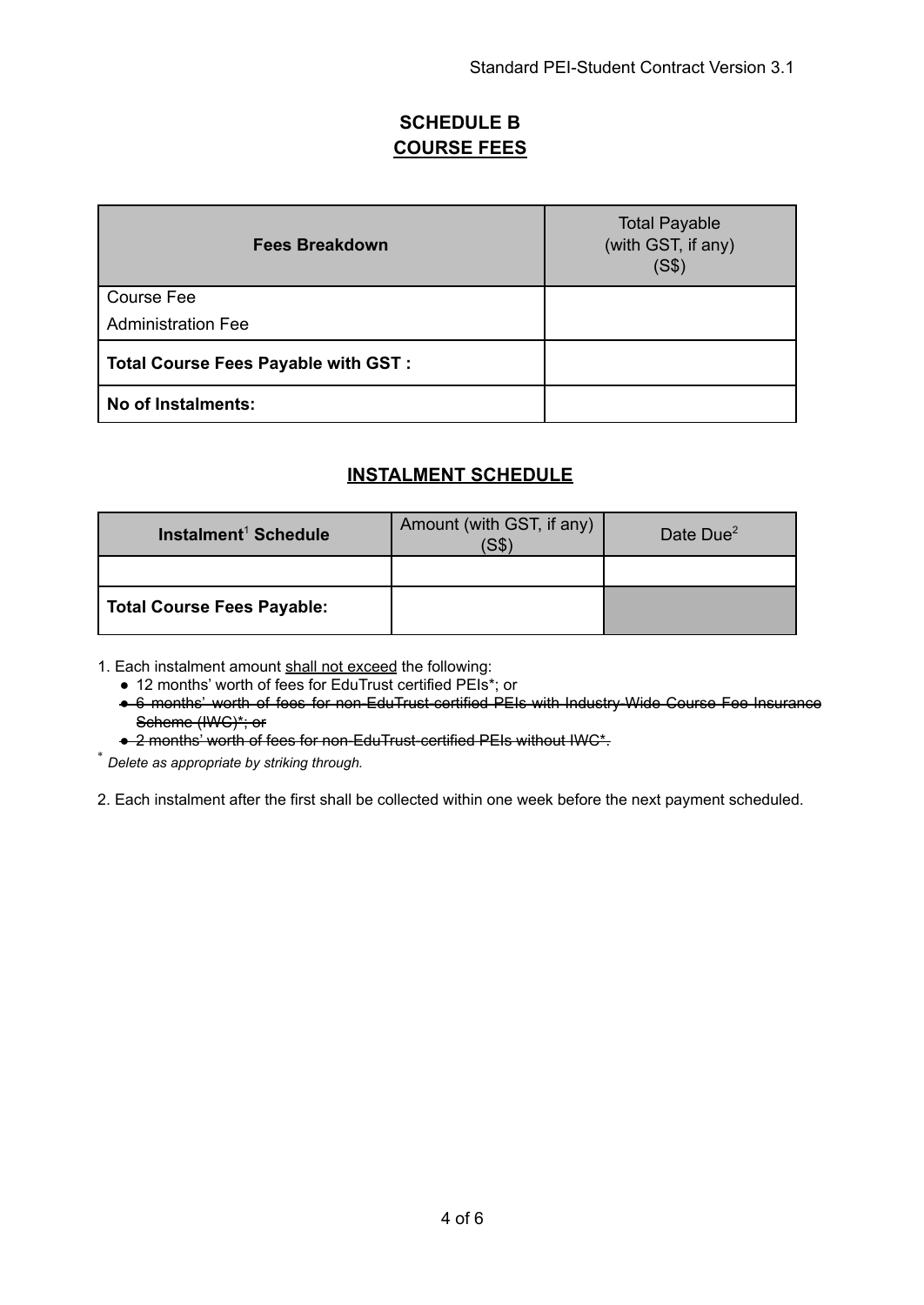## **SCHEDULE C MISCELLANEOUS FEES**<sup>3</sup>

| <b>Purpose of Fee</b>           | Amount (with GST, if any) (S\$) and When Payable |  |                                                                                      |  |
|---------------------------------|--------------------------------------------------|--|--------------------------------------------------------------------------------------|--|
| Late payment fee                | \$25.00 per day until payment is made            |  |                                                                                      |  |
| Replacement of student ID       | \$25.00                                          |  | Payable upon order of replacement ID                                                 |  |
| Replacement of door access card | \$50.00                                          |  | Payable upon receipt of door access card                                             |  |
| Student pass renewal fees       | \$53.50<br>\$30.00<br>\$60.00                    |  | Administration fee<br>ICA processing fee<br>ICA issuance fee (payable upon approval) |  |
| Admin charge                    | \$53.50                                          |  | Payable upon submission of request for transfer,<br>deferment or conversion          |  |
| Course transfer fee             | \$642.00                                         |  | Payable upon approval of request                                                     |  |
| Course deferment fee            | \$428.00                                         |  | Payable upon approval of request                                                     |  |
| Course conversion fee           | \$428.00                                         |  | Payable upon approval of request                                                     |  |
| Course re-module fee            | \$38.52/hr                                       |  | Payable one week before re-module<br>commencement                                    |  |
| Re-schedule an assessment       | \$428.00                                         |  | Payable upon approval of request                                                     |  |

3. Miscellaneous Fees refer to any non-compulsory fees which the students pay only when applicable. Such fees are normally collected by the PEI when the need arises